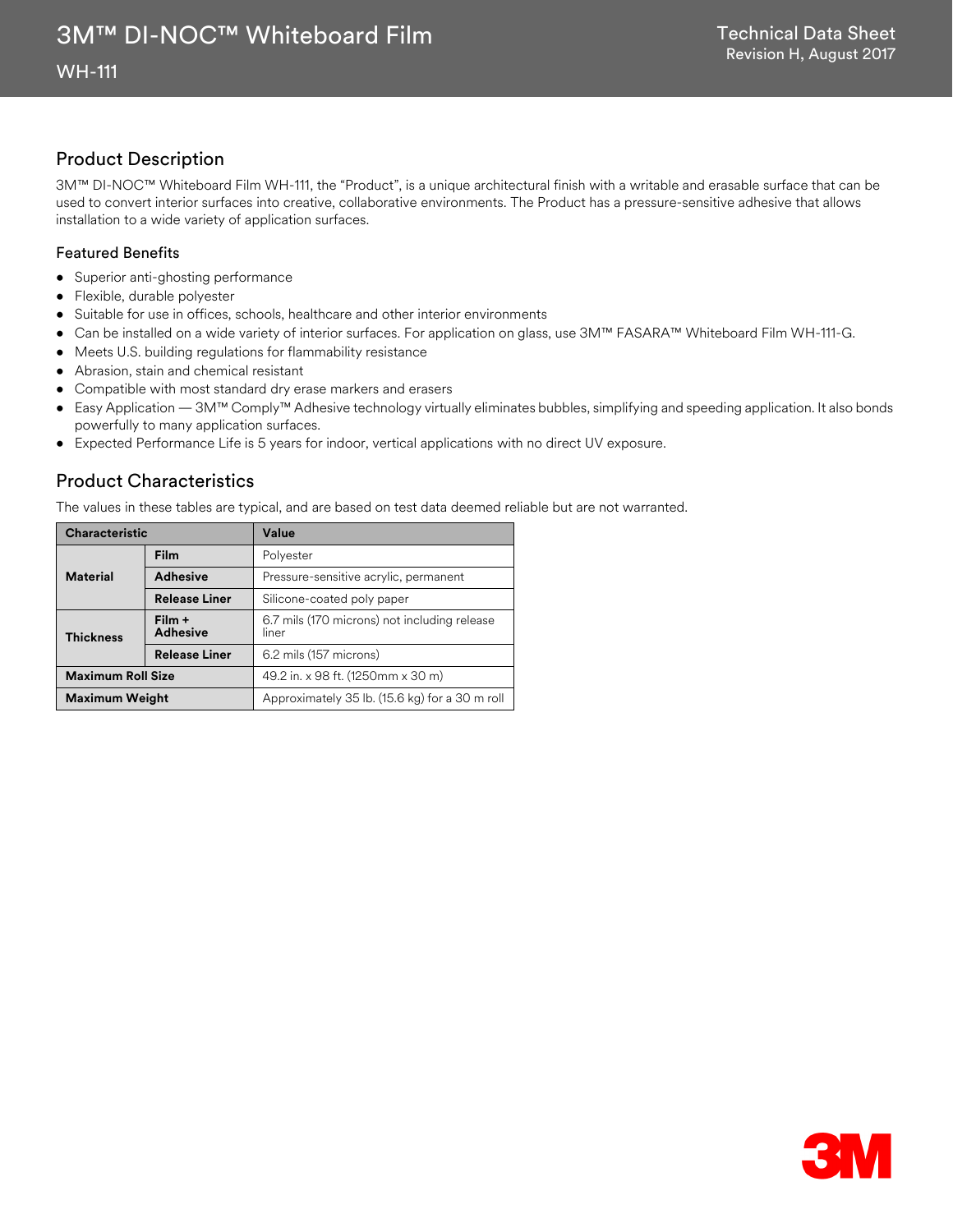# Product Performance

The values in these tables are typical, and are based on test data deemed reliable but are not warranted.

| <b>Characteristic</b>                | <b>Results</b>                                                                                                                                                                         |
|--------------------------------------|----------------------------------------------------------------------------------------------------------------------------------------------------------------------------------------|
| Adhesion 24 hours after application* | Glass: 4 lb/in. (19 N/25mm)                                                                                                                                                            |
| <b>Abrasion Resistance</b>           | Abraded 10 strokes with steel wool under a load of 0.5kg<br>No noticeable scratches                                                                                                    |
| <b>Dimensional Stability</b>         | Largest gap: $< 0.01$ in. (0.2mm)<br>Test sample applied to aluminum plate, 4 in. x 4 in.<br>(100mm x 100mm) crosscut in film, after 48 hours at room<br>temperature.                  |
| <b>Fire Resistance</b>               | When used in Interior Applications, the Product has the<br>National Fire Protection Association Class A rating (as<br>defined in NFPA 101 "Life Safety Code" Test Method<br>ASTM E84). |

\* Test specimens were applied to the substrate and conditioned at 68 F (20 C), then peel tested at 180 degree at a tensile speed of 12 inches (300 mm) per minute.

### Stain Resistance

Direct contact for 18 hours with the following substances:

| <b>Evaluation</b>                                                                                                                                                                                                                               | Results               |
|-------------------------------------------------------------------------------------------------------------------------------------------------------------------------------------------------------------------------------------------------|-----------------------|
| Salt water (5%)<br>Household Ammonia<br>Soapy Water (1%)<br>Neutral Cleaner<br>Hydrochloric Acid (10%)<br>Ethyl Alcohol (50%)<br>Formalin (36%)<br>Milk<br>Coffee<br>Tea<br>Wine<br>Vinegar<br>Ketchup<br>Oleic Acid/Vegetable oil<br>Uric Acid | No permanent staining |

The above data are representative values and are not guaranteed.

# Product Use

The user is solely responsible for evaluating and determining whether these 3M Products are suitable and appropriate for any particular use or manufacturing process in which they may be used.

### Consider These Factors in Determining the Suitability of the Product

- For interior use only.
- For best appearance of PWF-500, apply only to application surfaces with a smooth surface, such as flat metal panels or baked painted steel panels. Application to other very smooth application surfaces may be possible.
- Irregularities in the application surface such as surface texture will show through after application of the Product. For drywall installation, the following is recommended:
	- **-** Level 5 Gypsum Board Finish (ASTM C840)
	- **-** Seal/Prime the drywall surface
	- **-** For painted surfaces, wipe with 70/30 IPA cleaning solution (70% isopropyl alcohol/30% water) and let dry 10 minutes before installation
- Recommended for flat or slightly curved surfaces only.
- Product is not intended for electronic cutting.
- The Product has an erasable surface layer that makes it unsuitable for printing.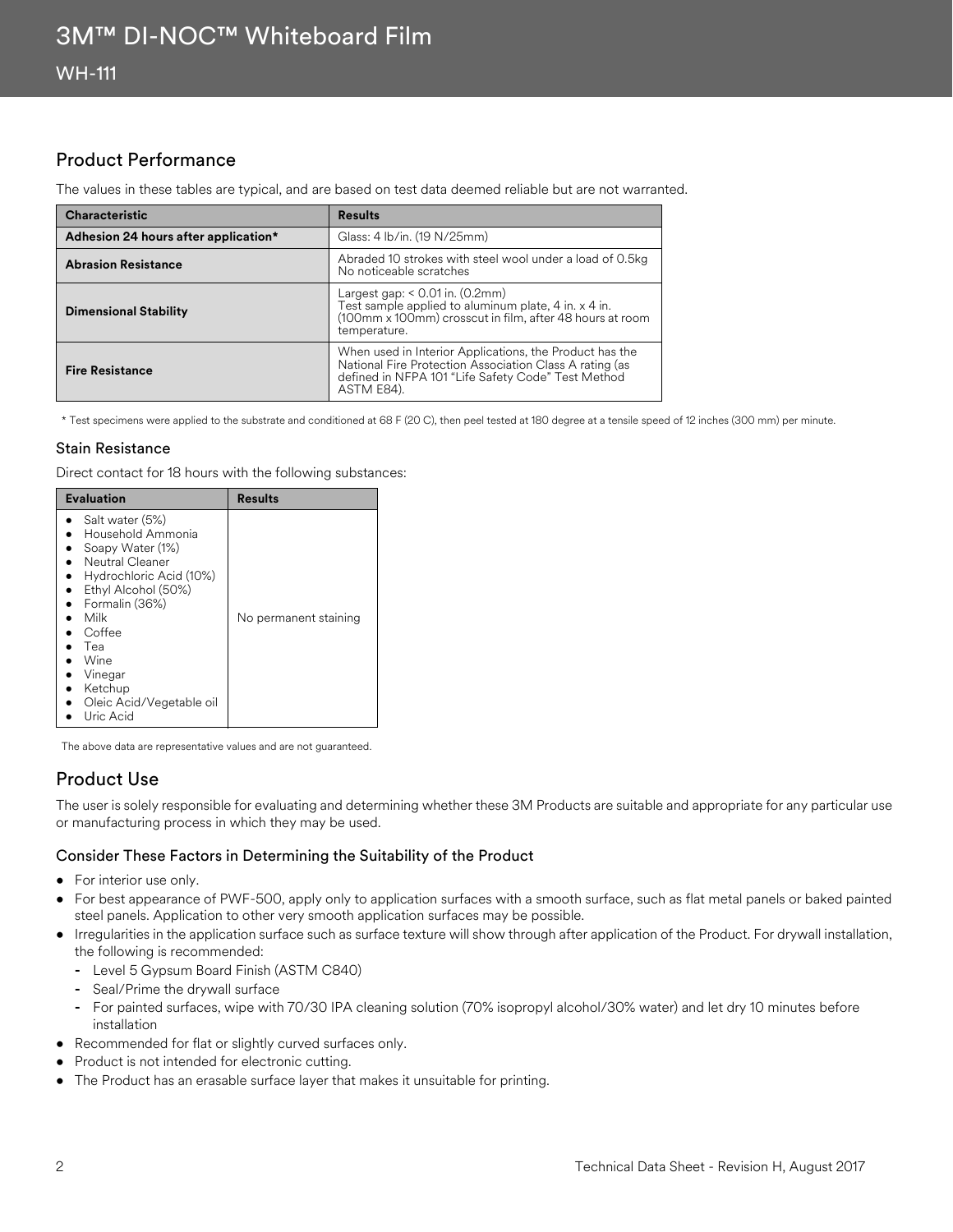### Application and Removal Guidelines

| <b>Characteristic</b>                       | Value                                                                                               |
|---------------------------------------------|-----------------------------------------------------------------------------------------------------|
| <b>Application Surface Type</b>             | Smooth, hard, non-porous (sealed) material                                                          |
| <b>Application Location</b>                 | Interior                                                                                            |
| <b>Application Temperature</b>              | 54 °F - 100 °F (12 °C - 38 °C) air and application sur-<br>face                                     |
| <b>Application Method</b>                   | Dry application                                                                                     |
| <b>High Humidity</b><br><b>Environments</b> | Products are not recommended for Interior Applica-<br>tions where condensation consistently occurs. |
| <b>Product Removal</b>                      | Heat at 176 °F - 212 °F (80 °C - 100 °C)                                                            |

### Installation Considerations

Use the application technique as described in the *3M™ DI-NOC™ Architectural Finishes Installation Guide*. In addition, please consider the following:

- Always handle the Product with care.
- The Product edges may be sharp; use caution when handling.
- Avoid scratching or denting the surface during installation as this may affect writing performance.
- Before setting the adhesive to the application surface:
	- **-** Ensure proper alignment by using a guideline. Allow additional material for trimming as necessary.
	- **-** Ensure that the entire surface of the film is flat against the application surface and the ends of the film do not sag.
- Stretching or attempting to reposition the Product during application may deform, buckle, or ripple the Product.
- Wrinkles created during application cannot be removed with heat due to polyester construction.
- Seams tend to accumulate ink from the markers. Make seams as tight as possible.

### Removing the Product

Removing the Product too quickly can result in excessive adhesive left on the application surface. If necessary, heat a small section of the Product with a heat gun to soften the adhesive, peel back slowly, then heat and remove the next section.

**NOTE:** Removal of WH-111 from application surfaces other than painted metal panels may result in damage to the application surface.

# Using the Product as Whiteboard

- Most standard dry erase markers for whiteboard are suitable for writing on the Product.
- Erase writing as soon as possible using 3M™ Microfiber Cleaning Cloth or 3M™ Post-it® Dry Erase Cleaning Cloth or soft paper towels as needed.

**NOTE:** DO NOT use whiteboard cleaning wipes or any other cleaning wipes. Rigid, flat erasers are not recommended.

- To prevent ink debris from sticking to the Product (i.e. ghosting), use 3M™ Microfiber Cleaning Cloth or 3M™ Post-it® Dry Erase Cleaning Cloth or soft paper towels with water or whiteboard cleaning spray as needed to pick up the ink debris. Wash or replace cleaning clothes often.
- NEVER use permanent markers or felt pens. Only use select dry erase markers for writing on the Product.
- If a non-specified marker is accidentally used, write over the non-specified mark with a dry erase marker, then wipe it off immediately using the maintenance method below.

**NOTE:** Upon initial use, the dry erase marker ink may not adhere well to the Product surface. Writing with a dry erase marker and erasing several times will "break-in" the surface.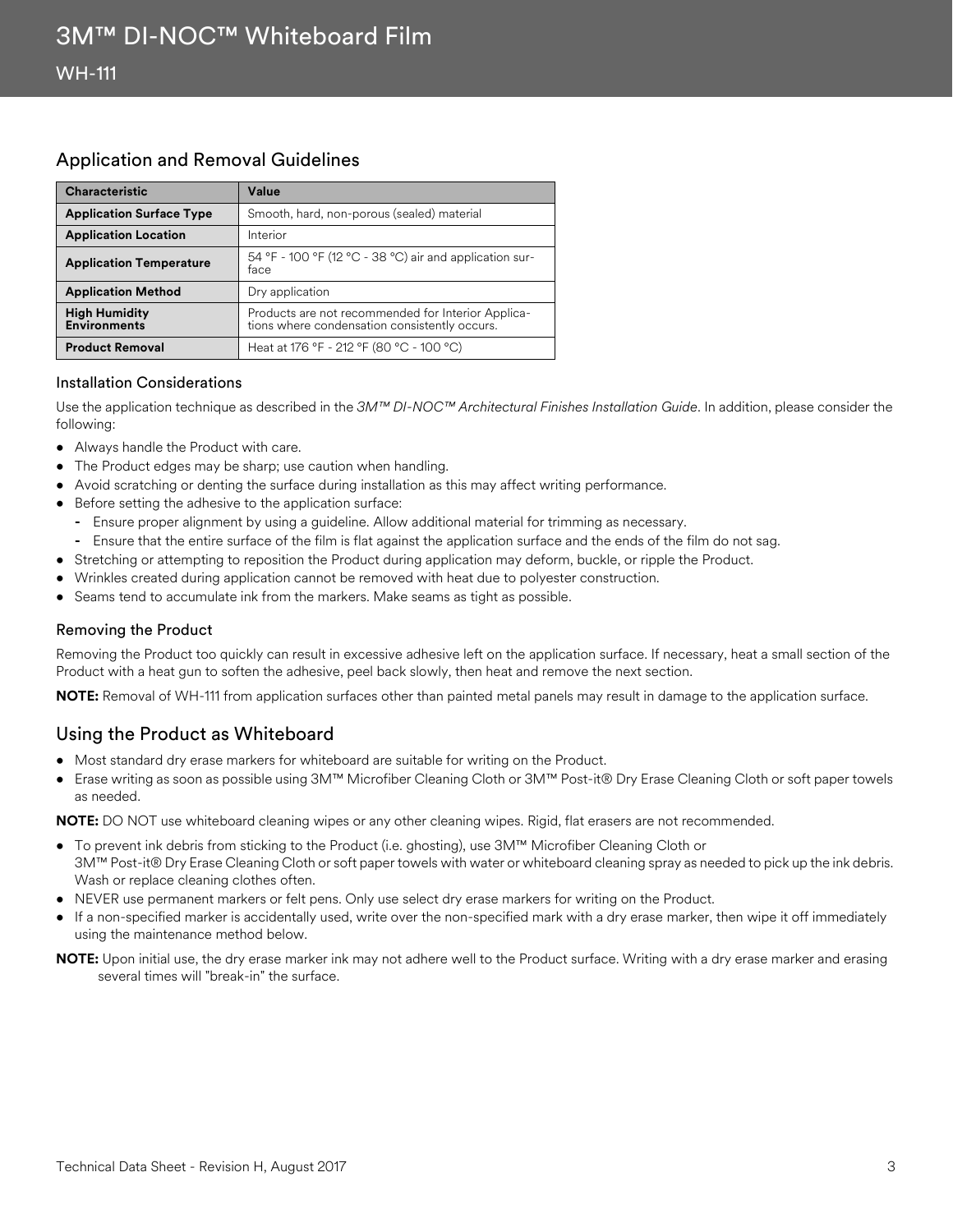### Maintenance

- Erase content from the Product as soon as it is no longer needed.
- When needed to remove buildup of ink debris, clean the surface using many soft paper towels to wipe the ink debris away and liberal use of water. Add a few drops of mild detergent, such as baby shampoo, for more effective cleaning.

## Shelf Life and Storage

### Shelf Life

Apply the Product within 2 years of the date of purchase. The storage conditions specified in this document must be maintained for full shelf life.

### Storage Conditions

- 40°F 90°F (4°C 32°C)
- Away from direct sunlight and high humidity
- Clean, dry area
- Original container with end caps, in the plastic sleeve, stored horizontally, a maximum of 6 cartons high
- Bring the Product to room temperature before application

# Health and Safety

# **AUTION**

When handling any chemical products, read the manufacturers' container labels and the Safety Data Sheets (SDS) for important health, safety and environmental information. To obtain SDS sheets for 3M products go to [3M.com/SDS,](http://www.3m.com/sds) or by mail or in case of an emergency, call 1-800-364-3577 or 1-651-737-6501.

When using any equipment, always follow the manufacturers' instructions for safe operation.

# Technical Information

Technical information and data, recommendations, and other statements provided by 3M are based on information, tests, or experience which 3M believes to be reliable, but the accuracy or completeness of such information is not guaranteed. Such technical information and data are intended for persons with knowledge and technical skills sufficient to assess and apply their own informed judgment to the information. The typical values shown should not be used for the purpose of specification limits. If you have questions about this Product, contact the Technical Service helpline at 1-888-650-3497.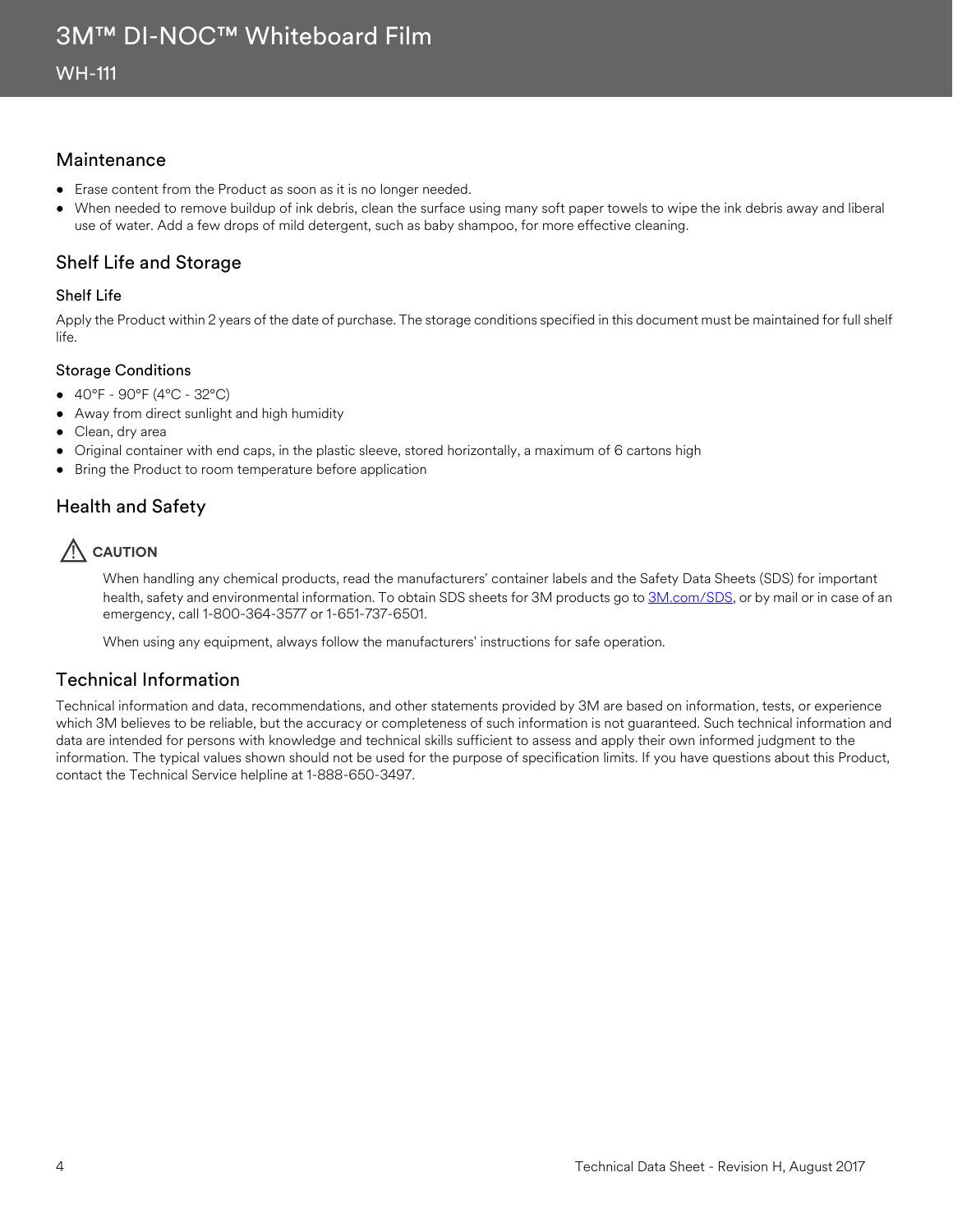### LEEDv4 CREDITS

This section describes some of the options for acquiring LEED credits using 3M DI-NOC Architectural Finishes.

**NOTE:** Each application is different. It is the sole responsibility of the end user to evaluate and determine whether LEED credits can be applied.

### ID+C MR Credit, Interiors Life-Cycle Impact Reduction

- **-** Option 1: Interior Reuse Product can be used to refinish salvaged, refurbished, or reused nonstructural materials.
- **-** Option 2: Furniture Reuse Product can be used to refinish salvaged, refurbished, or reused furniture and furnishings.

### ID+C, BD+C MR Credit, Construction and Demolition Waste Management

**-** Option 2: Product can be used to refinish salvaged, refurbished, or reused interior materials minimizing overall construction waste.

### ID+C, BD+C EQ Credit, Low-Emitting Materials

**-** Product has been tested to and is in compliance with the General Emissions Evaluation (California Department of Public Health (CDPH) Standard Method V1.1-2010)

### BD+C MR Credit, Building Life-Cycle Impact Reduction

**-** Option 3: Building and Material Reuse - Product can be used to refinish permanently installed interior elements (e.g. walls, doors).

### BD+C MR Credit, Furniture and Medical Furnishings

**-** Option 3: Multi-attribute assessment of products - Product can be used to refinish permanently installed interior elements (e.g. walls, doors).

### O+M MR Credit, Purchasing - Facility Maintenance and Renovation

- **-** Product can be used to refinish permanently installed interior elements (e.g. walls, doors)
- **-** Product has been tested to and is in compliance with the General Emissions Evaluation (California Department of Public Health (CDPH) Standard Method V1.1-2010)

# BUILDING PRODUCT DISCLOSURE AND OPTIMIZATION INFORMATION

### Environmental Product Declaration (EPD) or Life Cycle Analysis (LCA)

EPD and/or LCA information not available.

### Raw Material Source and Extraction Reporting

Raw Material source and extraction information for this product is considered to be 3M confidential and is therefore not available.

### Extended producer responsibility

Take-back or recycling program for this product is not available.

### Bio-based materials

Product have not been tested to ASTM D6866.

### Wood products

Product does not contain wood-based materials.

#### Materials reuse

Product can be used to refinish salvaged, refurbished, or reused materials and furniture.

### Recycled content

Product does not contain pre- or post-consumer recycled content.

Technical Data Sheet - Revision H, August 2017 5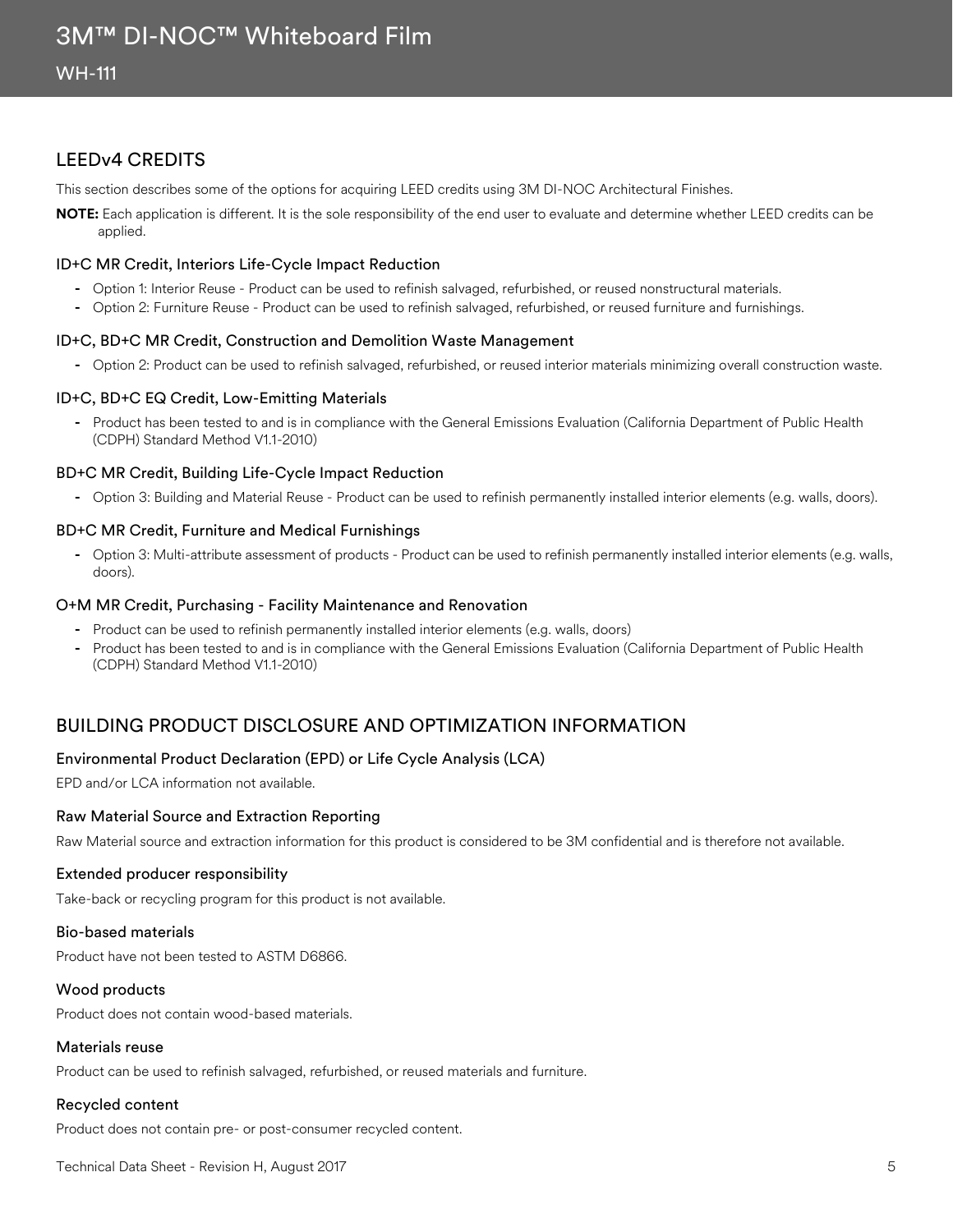### Material Ingredient Reporting

Product ingredient information for this product is considered to be 3M confidential and is therefore not available .

### GreenScreen Benchmark or Cradle to Cradle Certification

Assessment or Certification not available on this product.

### REACH Optimization

REACH Substance of Very High Concern certifications are on 3M.com/Regs (US) or 3M.com/SVHC (Europe).

### Product Manufacture Supply Chain Optimization

Based on our analysis, 3M meets required process and safety requirements as outlined in the criteria.

### Location Valuation Factor

Based on supply chain, this product would not meet location valuation factor requirements of being extracted, manufactured, and purchased within 100 miles.